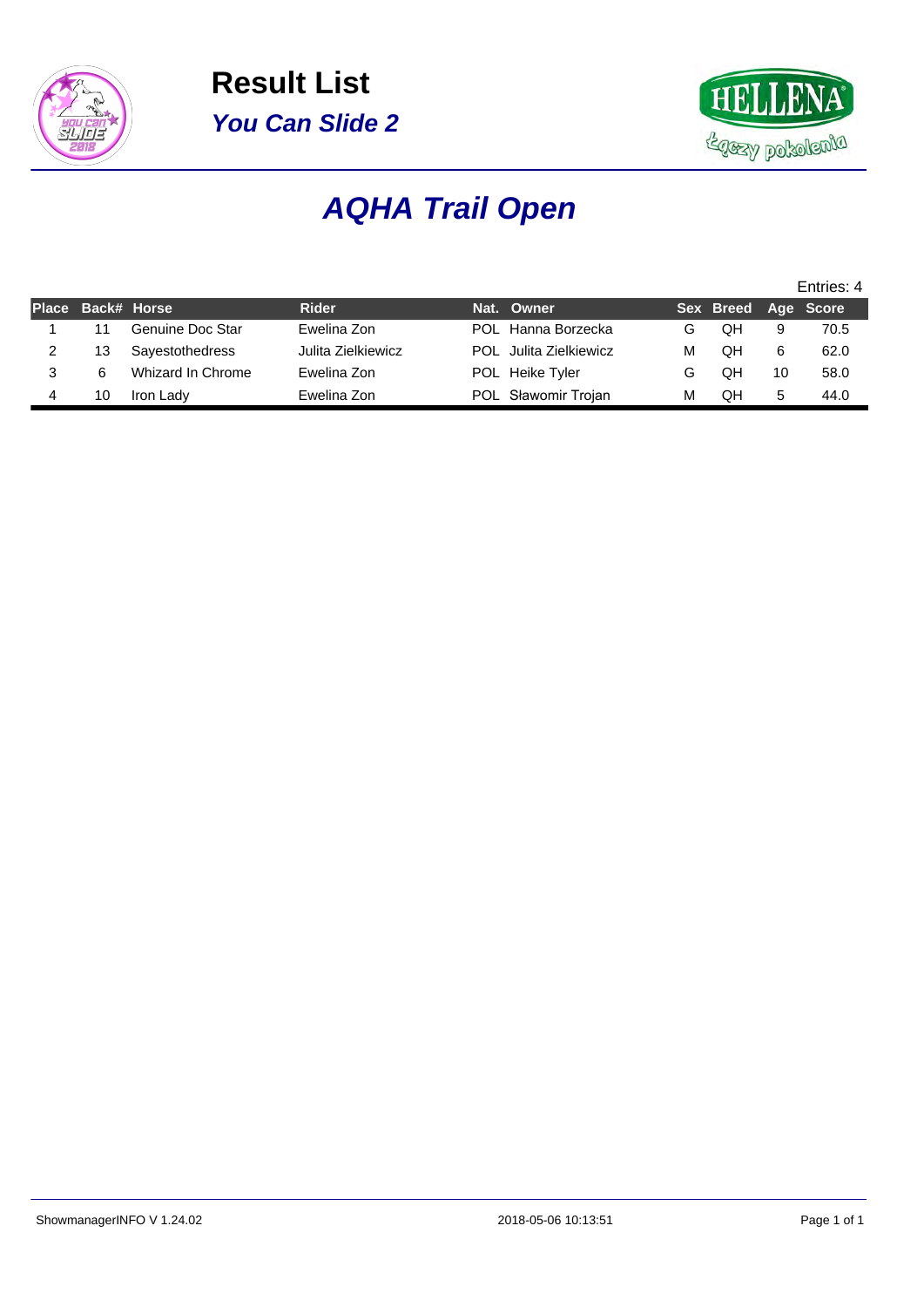



## **All Breed Trail Open**

|              |    |                            |                          |            |                        |   |           |    | Entries: 8 |
|--------------|----|----------------------------|--------------------------|------------|------------------------|---|-----------|----|------------|
| <b>Place</b> |    | Back# Horse                | <b>Rider</b>             |            | Nat. Owner             |   | Sex Breed |    | Age Score  |
|              | 25 | Hawkeye Jack LV            | Wanessa Lis              | <b>POL</b> | Wanessa Lis            | G | PH        | 11 | 70.0       |
| 2            | 40 | UT Spurs For Olena         | <b>Vladimir Nekrasov</b> |            | RUS Olga Muratova      | G | App       | 11 | 64.5       |
| 3            | 12 | <b>Bohun</b>               | Jagoda Pardus            | POL        | Ewa Marciniak          | G |           | 16 | 63.5       |
| 4            | 13 | <b>Sayestothedress</b>     | Julita Zielkiewicz       |            | POL Julita Zielkiewicz | м | OΗ        | 6  | 62.0       |
| 5            | 42 | Wojtek                     | Agata Grzywocz           |            | POL Agata Grzywocz     | G |           | 11 | 60.0       |
| 6            |    | Marino                     | Julia Nasarzewska        |            | POL Julia Nasarzewska  | G |           | 10 | 59.0       |
|              | 38 | <b>UTC Maid In Germany</b> | Natalia Remizova         |            | RUS Alexander Zhukov   | G | App       | 12 | 55.5       |
| 8            | 10 | Iron Lady                  | Ewelina Zon              | POL.       | Sławomir Trojan        | м | QH        | 5  | 44.0       |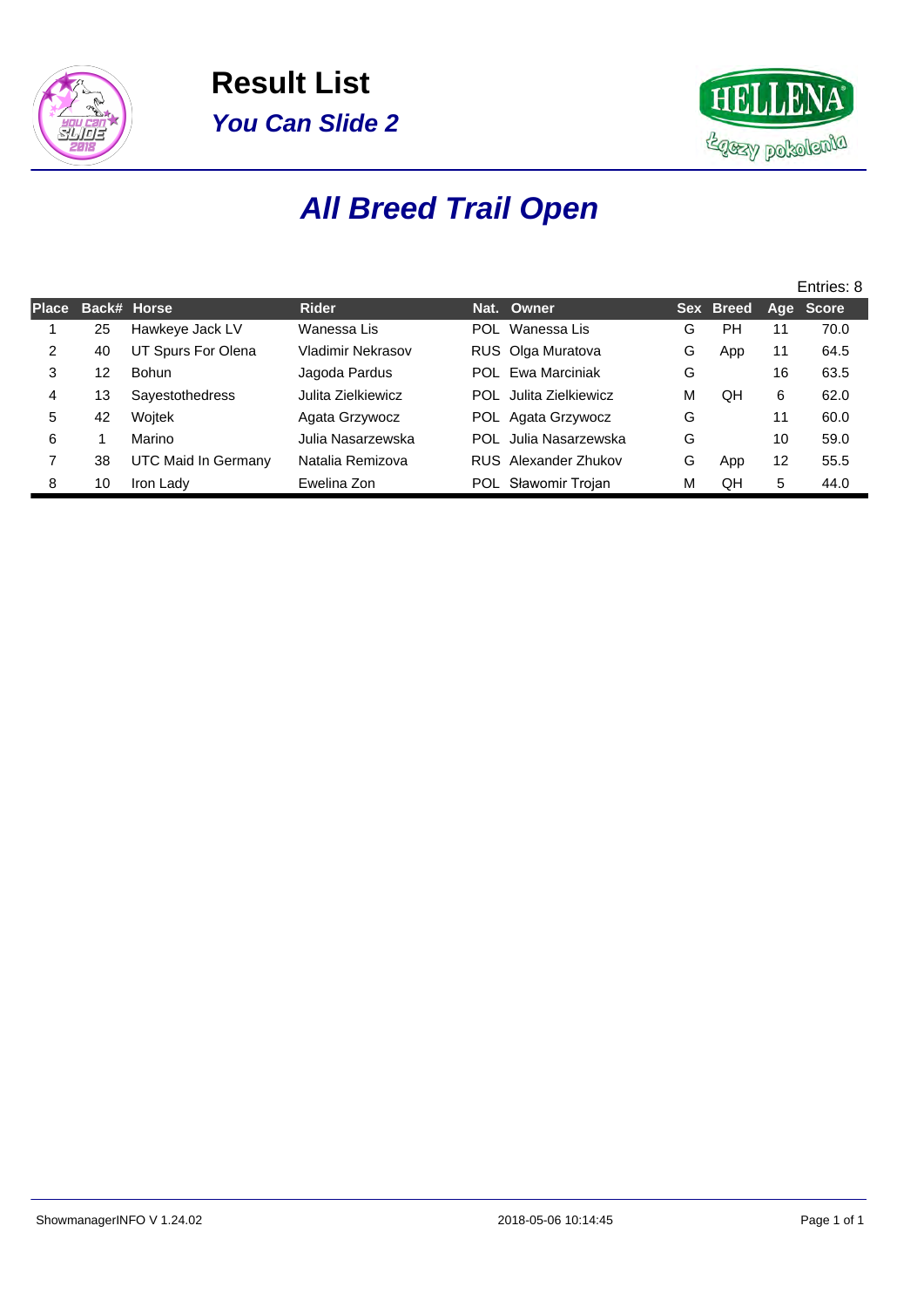



### **AQHA Western Pleasure Youth**

|                   |                          |                |                    |                     |   | Entries: 2 |
|-------------------|--------------------------|----------------|--------------------|---------------------|---|------------|
| Place Back# Horse |                          | Rider          | Nat. Owner         | Sex Breed Age Score |   |            |
| 33                | Goldenorima              | Agata Grzywocz | POL Agata Grzywocz | OН                  | 4 |            |
|                   | <b>Tejano Revolution</b> | Oliwia Mika    | POL Oliwia Mika    | QΗ                  | 9 |            |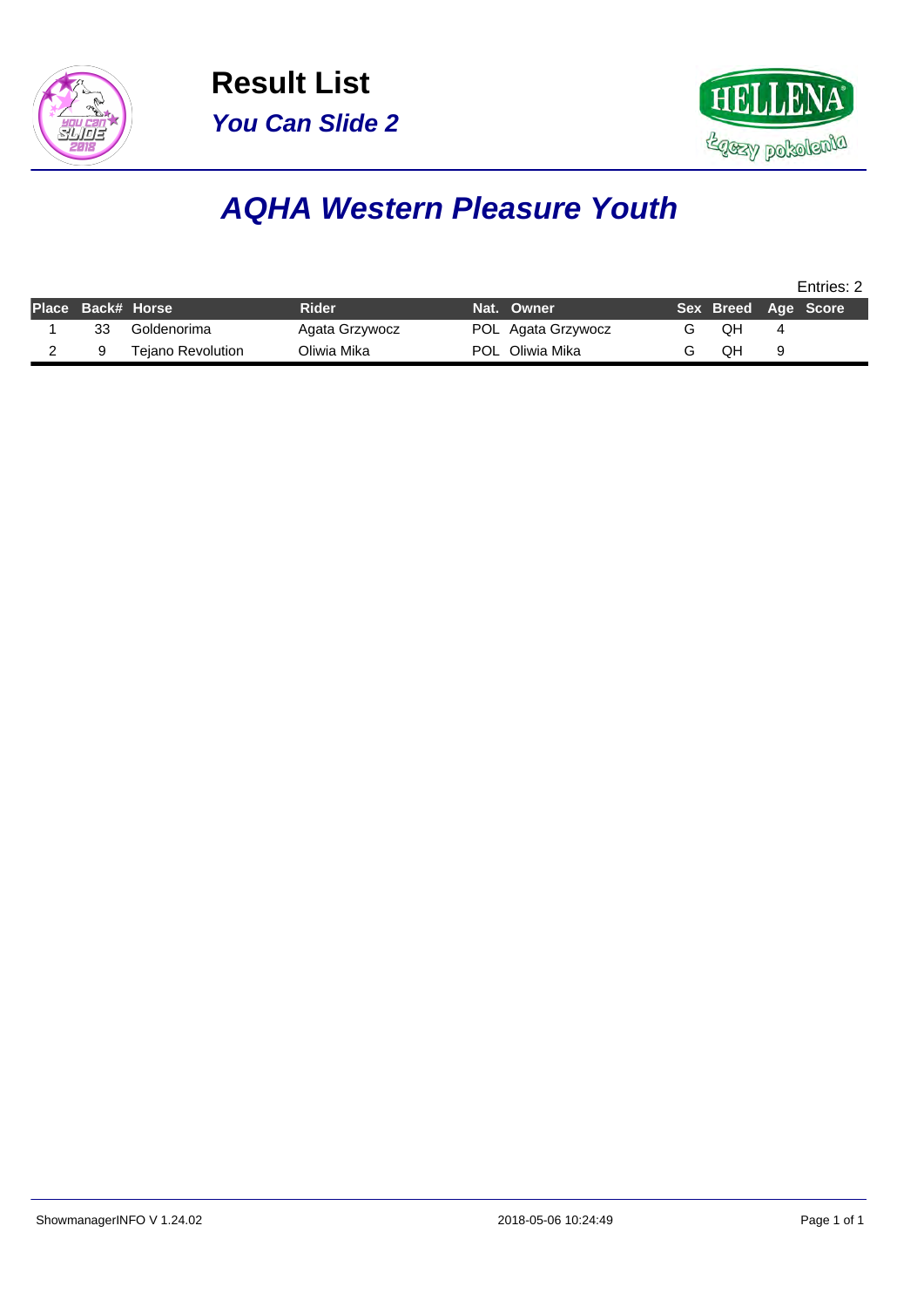



### **All Breed Western Pleasure Youth 13&Under**

|    |                          |               |                          |                     |    | Entries: 3 |
|----|--------------------------|---------------|--------------------------|---------------------|----|------------|
|    | Place Back# Horse        | <b>Rider</b>  | Nat. Owner               | Sex Breed Age Score |    |            |
| 12 | Bohun.                   | Jagoda Pardus | <b>POL</b> Ewa Marciniak |                     | 16 |            |
| 9  | <b>Tejano Revolution</b> | Oliwia Mika   | POL Oliwia Mika          | QΗ                  | 9  |            |
|    | Dun It Like Surprise     | Julia Czyz    | POL Julia Czyz           | QΗ                  |    |            |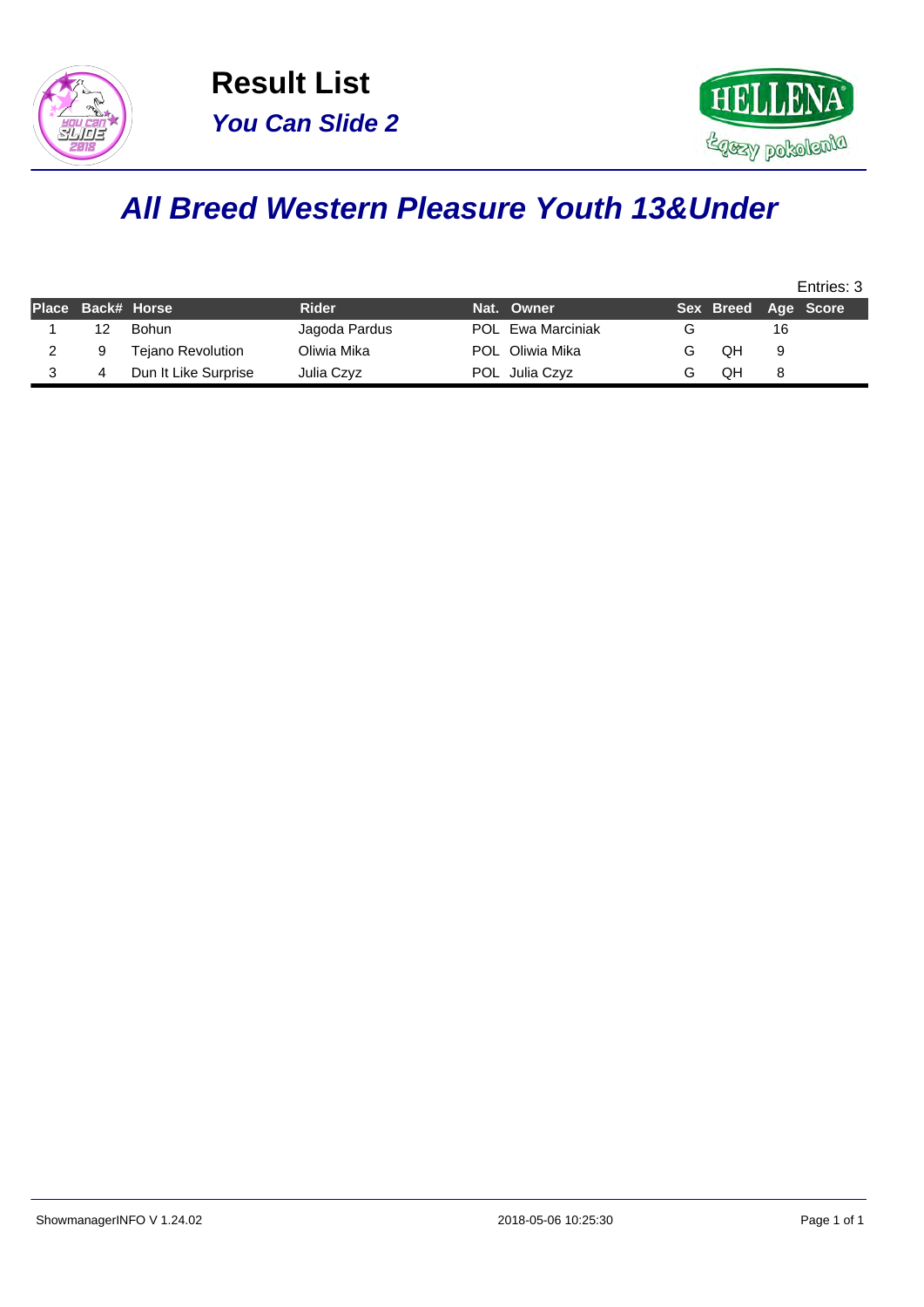



### **All Breed Western Pleasure Youth 14-18**

|                   |                      |                   |                       |                     |    | Entries: 3 |
|-------------------|----------------------|-------------------|-----------------------|---------------------|----|------------|
| Place Back# Horse |                      | <b>Rider</b>      | Nat. Owner            | Sex Breed Age Score |    |            |
| 24                | Surpriz Me Whiz Chex | Wojciech Stachura | POL Wojciech Stachura | QΗ                  | 5. |            |
| 33                | Goldenorima          | Agata Grzywocz    | POL Agata Grzywocz    | QΗ                  | 4  |            |
|                   | Marino               | Julia Nasarzewska | POL Julia Nasarzewska |                     | 10 |            |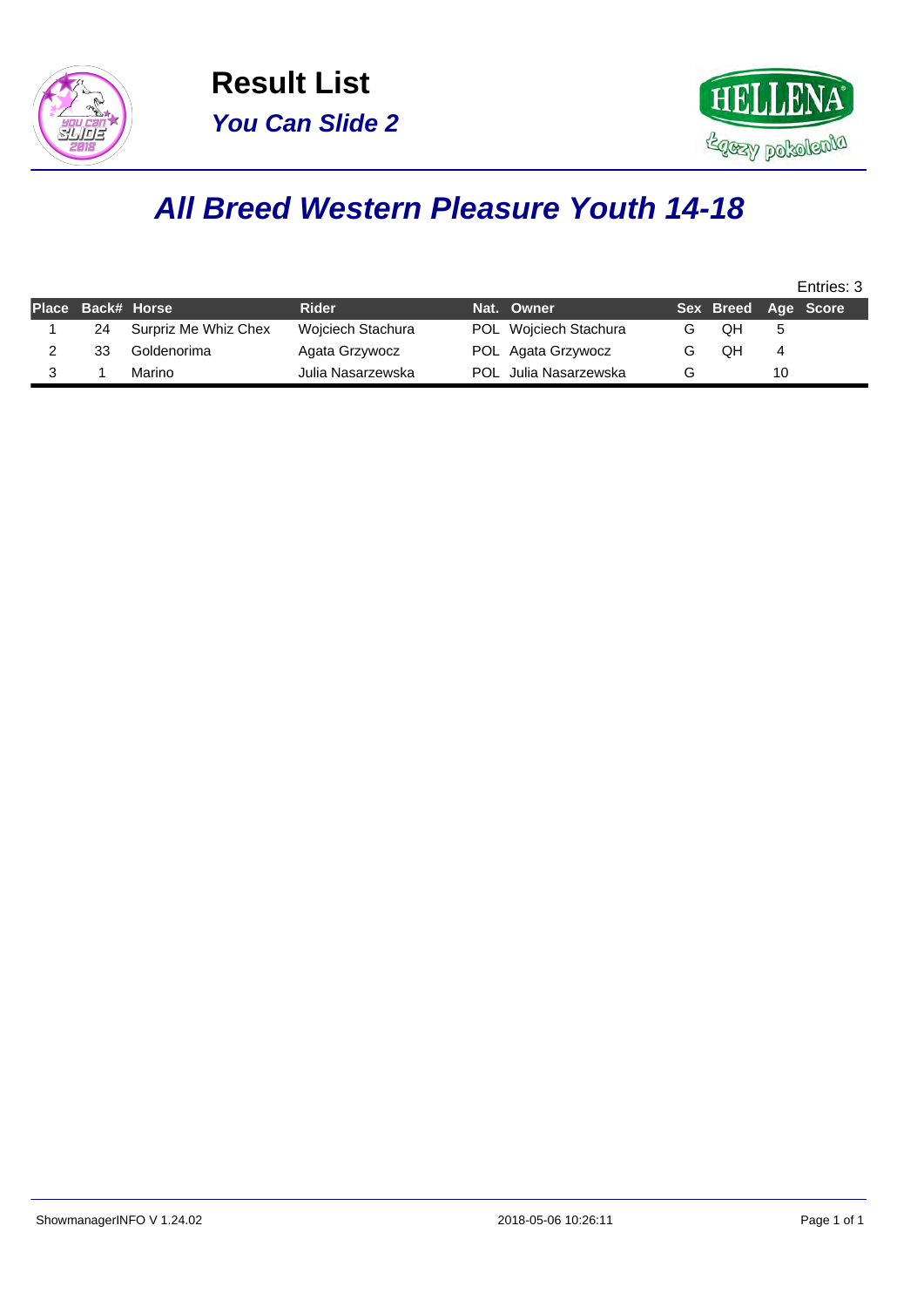



### **NRHA Non Pro**

|       |       |                            |                         |      |                        |            |              |                | Entries: 16  |
|-------|-------|----------------------------|-------------------------|------|------------------------|------------|--------------|----------------|--------------|
| Place | Back# | <b>Horse</b>               | <b>Rider</b>            | Nat. | Owner                  | <b>Sex</b> | <b>Breed</b> | Age            | <b>Score</b> |
|       | 45    | <b>Sugars Smart Player</b> | Paula Siekanska         |      | POL Paula Siekanska    | S          | QH           | 12             | 71.5         |
| 2     | 20    | CF Frozen Smart Jaba       | Maciej Stanco           |      | POL Maciej Stanco      | G          | QH           | 8              | 71.0         |
| 3     | 18    | Sparky Whiz BB             | Gerrit Van Wijngaarden  | POL  | Gerrit Van Wijngaarden | S          | QH           | $\overline{4}$ | 70.0         |
| 4     | 5     | Prince Of Palomino         | Wojciech Langner-Lubera |      | POL Jolanta Lubera     | S          | <b>PH</b>    | 8              | 69.5         |
| 4     | 44    | <b>Frozen Spookiness</b>   | Andrzej Ciok            |      | POL Andrzej Ciok       | M          | QH           | 5              | 69.5         |
| 6     | 3     | Ferdek                     | Alicja Olejnik          |      | POL Alicja Olejnik     | G          |              | 10             | 69.0         |
| 7     | 7     | Solar Revolution           | Piotr Reisch            | POL. | <b>Piotr Reisch</b>    | М          | QH           | 9              | 68.5         |
| 8     | 14    | Mr Sparkle Joe             | Henryk Borowczyk        | POL  | Henryk Borowczyk       | S          | QH           | 18             | 68.0         |
| 8     | 47    | Big Sky Whizard            | Stefan Deredowski       |      | POL Stefan Deredowski  | S          | QH           | 11             | 68.0         |
| 10    | 19    | Frostys Chic It            | Jan Michalski           |      | POL Jan Michalski      | G          | QH           | 12             | 67.5         |
| 10    | 49    | Kam Chester Win Stop       | Ivana Hamarova          |      | SVK Ivana Hamarova     | G          | QH           | 6              | 67.5         |
| 10    | 48    | Kam Chocoleena             | Zuzana Stanova          |      | SVK Zuzana Stanova     | G          | QH           | 6              | 67.5         |
| 13    | 4     | Dun It Like Surprise       | Julia Czyz              |      | POL Julia Czyz         | G          | QH           | 8              | 65.5         |
|       | 43    | Frozen Slide               | Andrzej Ciok            |      | POL Andrzej Ciok       | M          | QH           | 15             | 0            |
|       | 21    | JJ O Rima                  | Maciej Stanco           | POL. | Maciej Stanco          | G          | QH           | 4              | $\mathbf 0$  |
|       | 17    | Tarigenetics               | Anna Dombrowska         |      | POL Anna Dombrowska    | G          | QH           | 6              | SC           |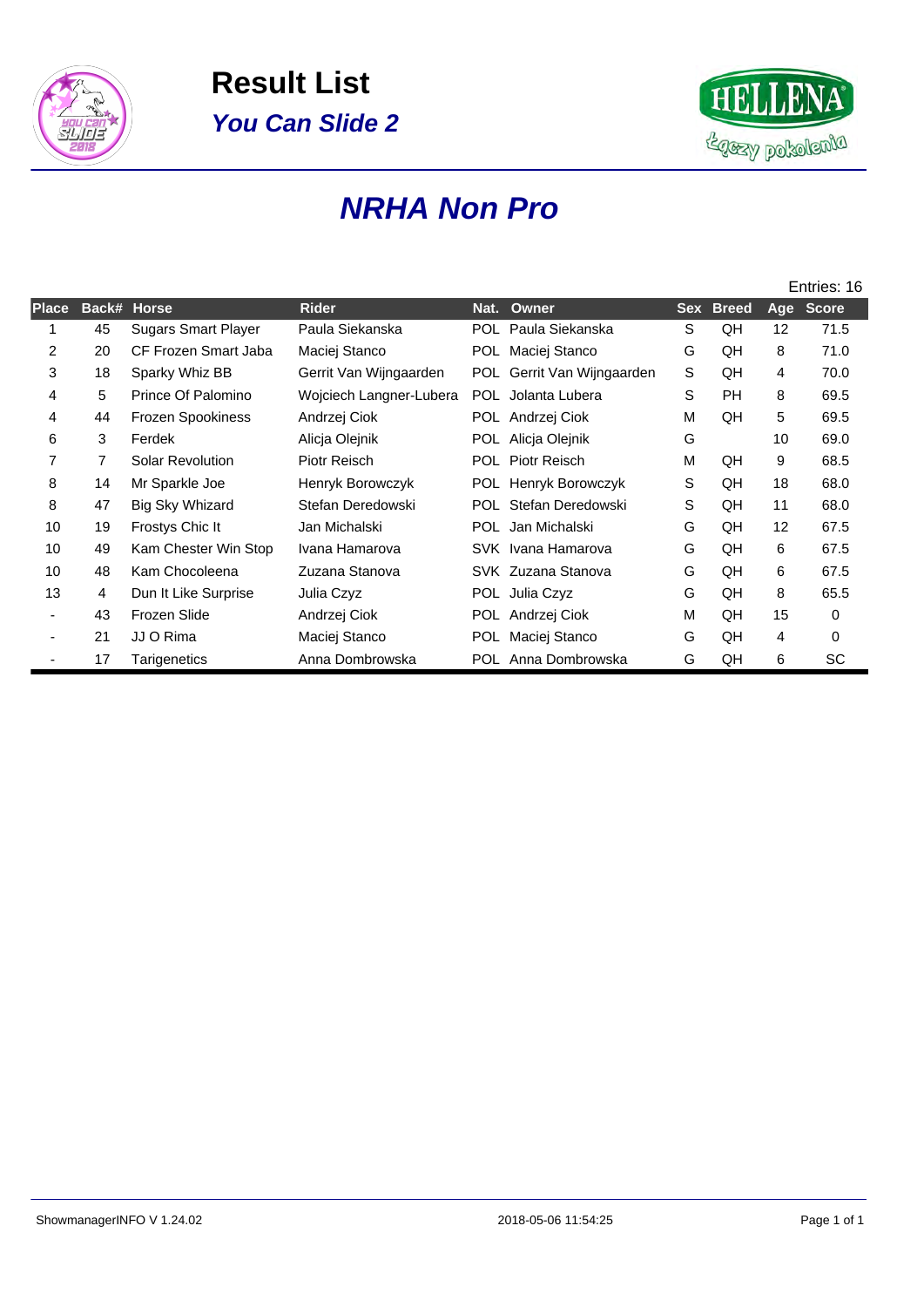



## **AQHA Reining Amateur**

|                   |                          |                   |                       |   |                     |    | Entries: 4 |
|-------------------|--------------------------|-------------------|-----------------------|---|---------------------|----|------------|
| Place Back# Horse |                          | <b>Rider</b>      | Nat. Owner            |   | Sex Breed Age Score |    |            |
| 44                | <b>Frozen Spookiness</b> | Andrzej Ciok      | POL Andrzej Ciok      | м | QΗ                  | 5  | 69.5       |
|                   | Solar Revolution         | Piotr Reisch      | POL Piotr Reisch      | М | OΗ                  | 9  | 68.5       |
| 47                | Big Sky Whizard          | Stefan Deredowski | POL Stefan Deredowski |   | QΗ                  | 11 | 68.0       |
| 43                | Frozen Slide             | Andrzej Ciok      | POL Andrzej Ciok      | М | QΗ                  | 15 | 0          |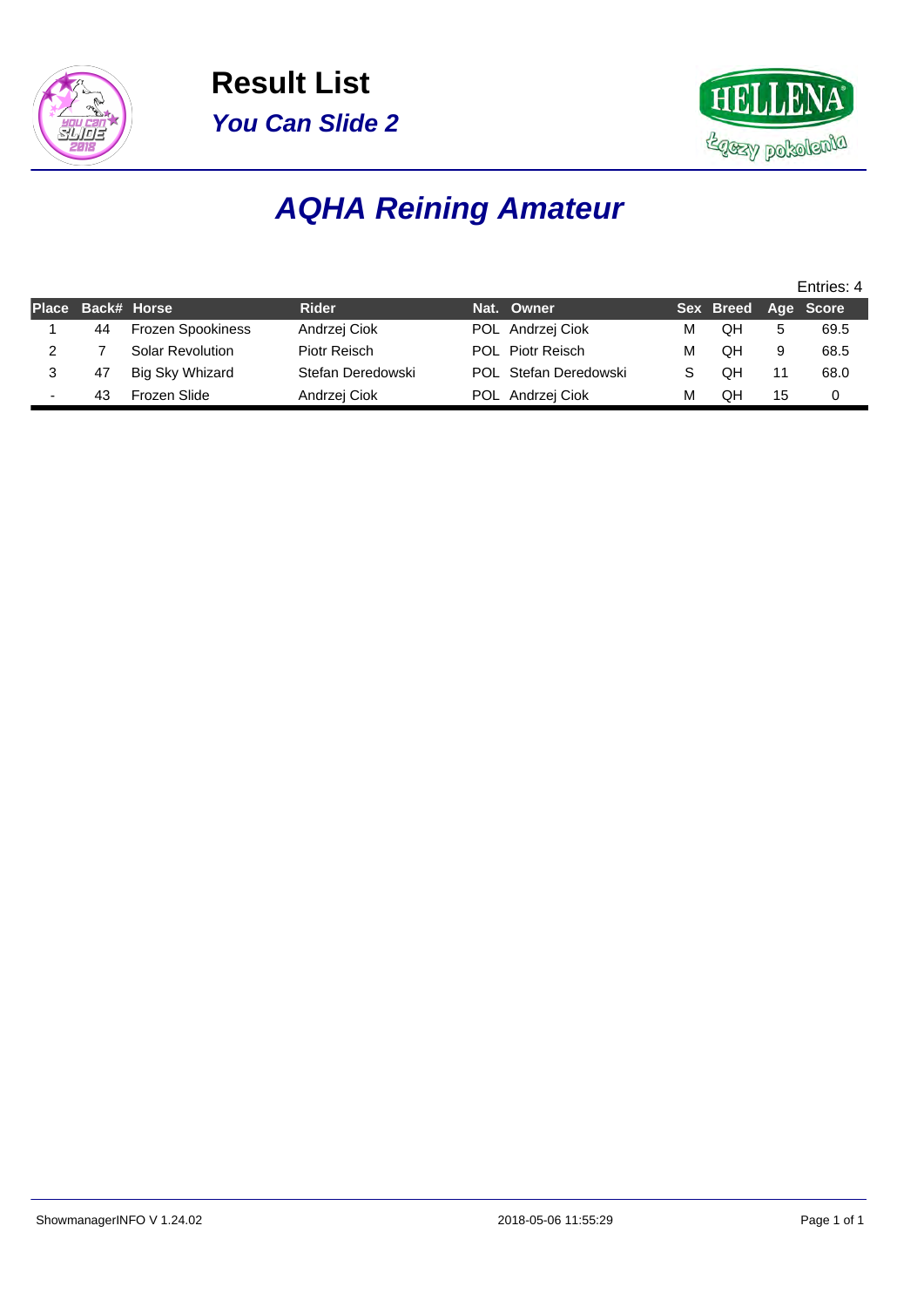



# **All Breed Reining Amateur**

|                          |                   |                          |                         |                       |   |                     |    | Entries: 5 |
|--------------------------|-------------------|--------------------------|-------------------------|-----------------------|---|---------------------|----|------------|
|                          | Place Back# Horse |                          | <b>Rider</b>            | Nat. Owner            |   | Sex Breed Age Score |    |            |
|                          | 5                 | Prince Of Palomino       | Wojciech Langner-Lubera | POL Jolanta Lubera    | S | PН                  | 8  | 69.5       |
|                          | 44                | <b>Frozen Spookiness</b> | Andrzej Ciok            | POL Andrzej Ciok      | м | QH                  | 5  | 69.5       |
|                          | 47                | Big Sky Whizard          | Stefan Deredowski       | POL Stefan Deredowski | S | QH                  |    | 68.0       |
|                          | 14                | Mr Sparkle Joe           | Henryk Borowczyk        | POL Henryk Borowczyk  | S | QH                  | 18 | 68.0       |
| $\overline{\phantom{0}}$ | 43                | Frozen Slide             | Andrzej Ciok            | POL Andrzej Ciok      | м | QH                  | 15 | 0          |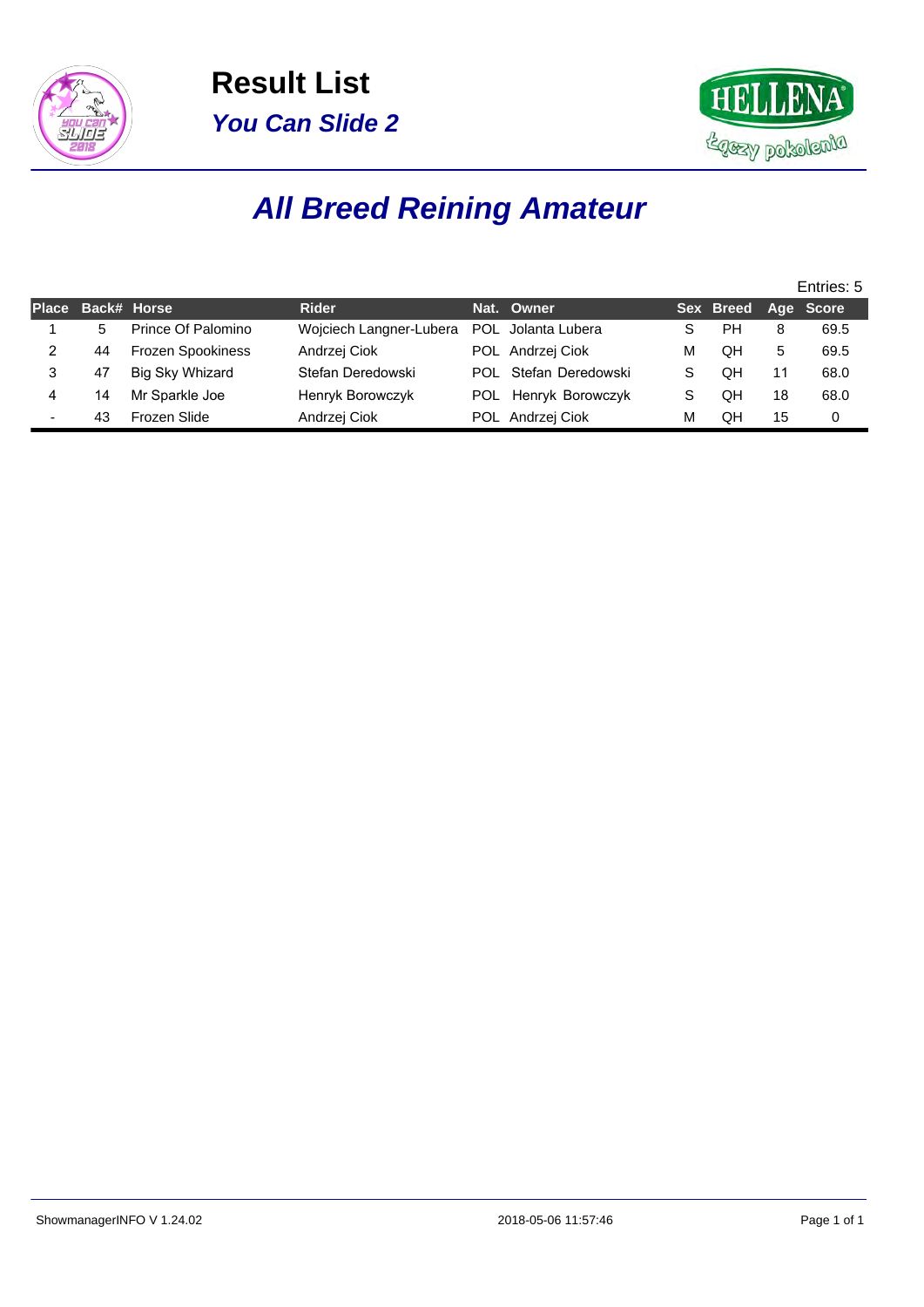



## **AQHA Western Pleasure Open**

|                   |                   |                    |                        |   |                     |    | Entries: 4 |
|-------------------|-------------------|--------------------|------------------------|---|---------------------|----|------------|
| Place Back# Horse |                   | <b>Rider</b>       | Nat. Owner             |   | Sex Breed Age Score |    |            |
| 13                | Sayestothedress   | Julita Zielkiewicz | POL Julita Zielkiewicz | м | QH                  | 6  |            |
| 6                 | Whizard In Chrome | Ewelina Zon        | <b>GER</b> Heike Tyler | G | QH                  | 10 |            |
| 33                | Goldenorima       | Agata Grzywocz     | POL Agata Grzywocz     |   | QH                  | 4  |            |
| 31                | Kam Blossom Heily | Michal Palka       | POL Oliwia Dudzik      | м | QН                  |    |            |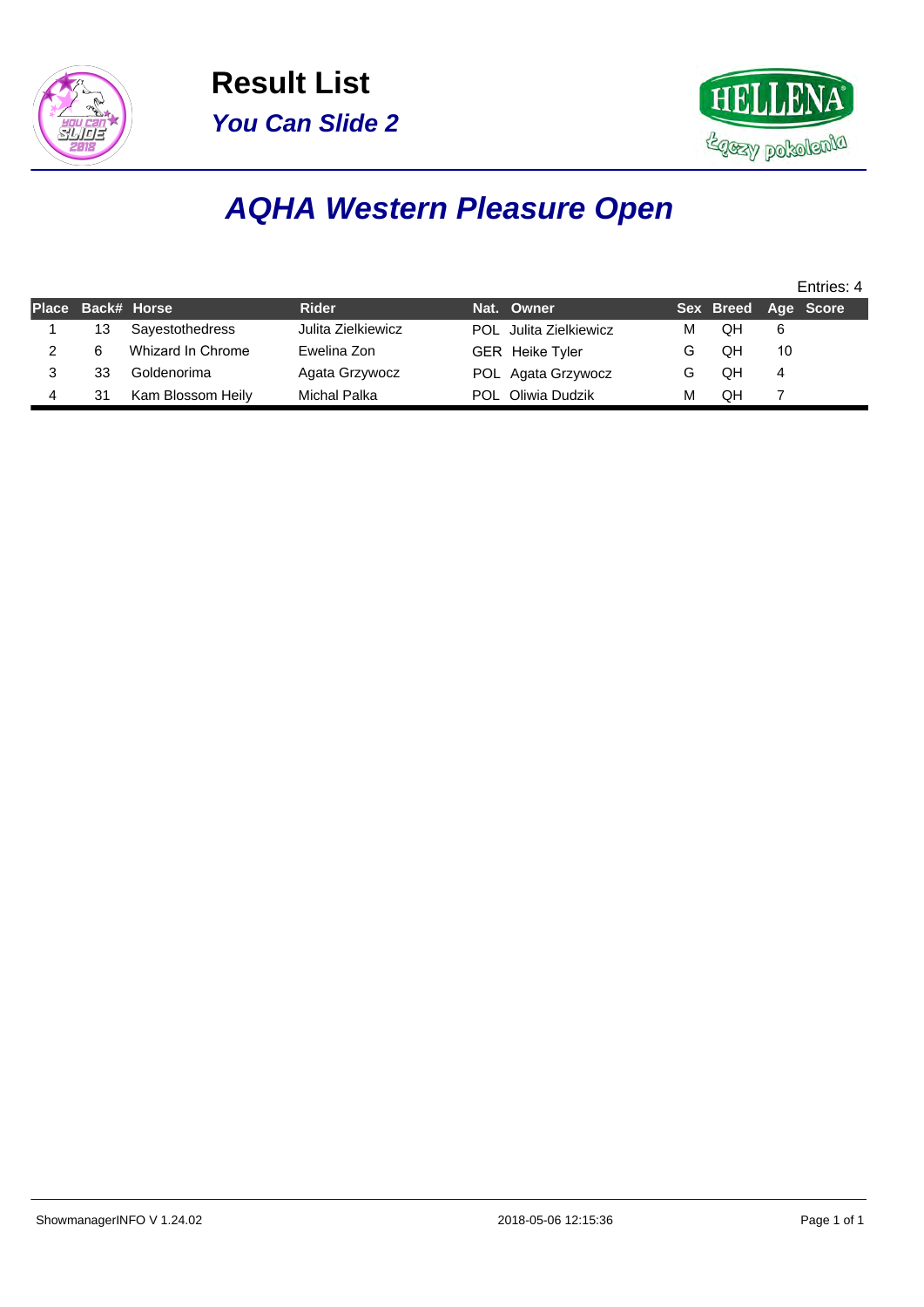



## **All Breed Western Pleasure Open**

|              |    |                     |                    |                          |   |           |    | Entries: 7 |
|--------------|----|---------------------|--------------------|--------------------------|---|-----------|----|------------|
| <b>Place</b> |    | Back# Horse         | <b>Rider</b>       | Nat. Owner               |   | Sex Breed |    | Age Score  |
|              | 13 | Sayestothedress     | Julita Zielkiewicz | POL Julita Zielkiewicz   | м | QH        | 6  |            |
| 2            | 38 | UTC Maid In Germany | Natalia Remizova   | RUS Alexander Zhukov     | G | App       | 12 |            |
| 3            | 6  | Whizard In Chrome   | Ewelina Zon        | <b>GER</b> Heike Tyler   | G | QH        | 10 |            |
| 4            | 40 | UT Spurs For Olena  | Vladimir Nekrasov  | RUS Olga Muratova        | G | App       | 11 |            |
| 5            | 33 | Goldenorima         | Agata Grzywocz     | POL Agata Grzywocz       | G | QH        | 4  |            |
| SC           | 12 | Bohun               | Jagoda Pardus      | <b>POL</b> Ewa Marciniak | G |           | 16 |            |
| SC           | 25 | Hawkeye Jack LV     | Wanessa Lis        | Wanessa Lis<br>POL.      | G | PH        | 11 |            |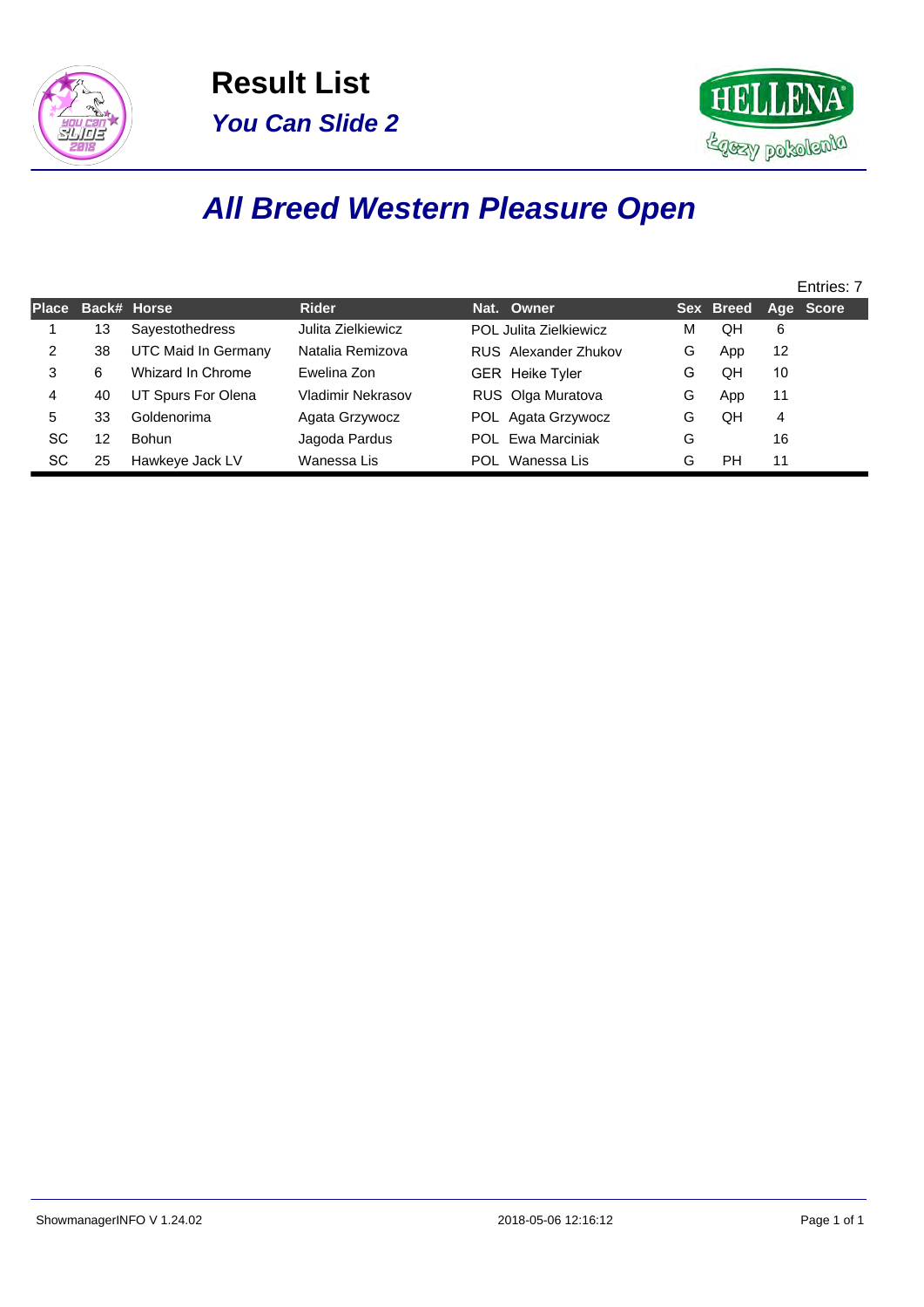



### **NRHA Youth 14-18**

|    |                     |                                           |  |                                                                                  |    |    | Entries: 3          |
|----|---------------------|-------------------------------------------|--|----------------------------------------------------------------------------------|----|----|---------------------|
|    |                     | <b>Rider</b>                              |  |                                                                                  |    |    |                     |
| 17 | <b>Tarigenetics</b> | Anna Dombrowska                           |  | G                                                                                | OΗ | 6  | 69.0                |
| 24 |                     | Wojciech Stachura                         |  | G                                                                                | OΗ |    | 68.5                |
|    | Ferdek              | Alicia Olejnik                            |  | G                                                                                |    | 10 | 60.5                |
|    |                     | Place Back# Horse<br>Surpriz Me Whiz Chex |  | Nat. Owner<br>POL Anna Dombrowska<br>POL Wojciech Stachura<br>POL Alicia Olejnik |    |    | Sex Breed Age Score |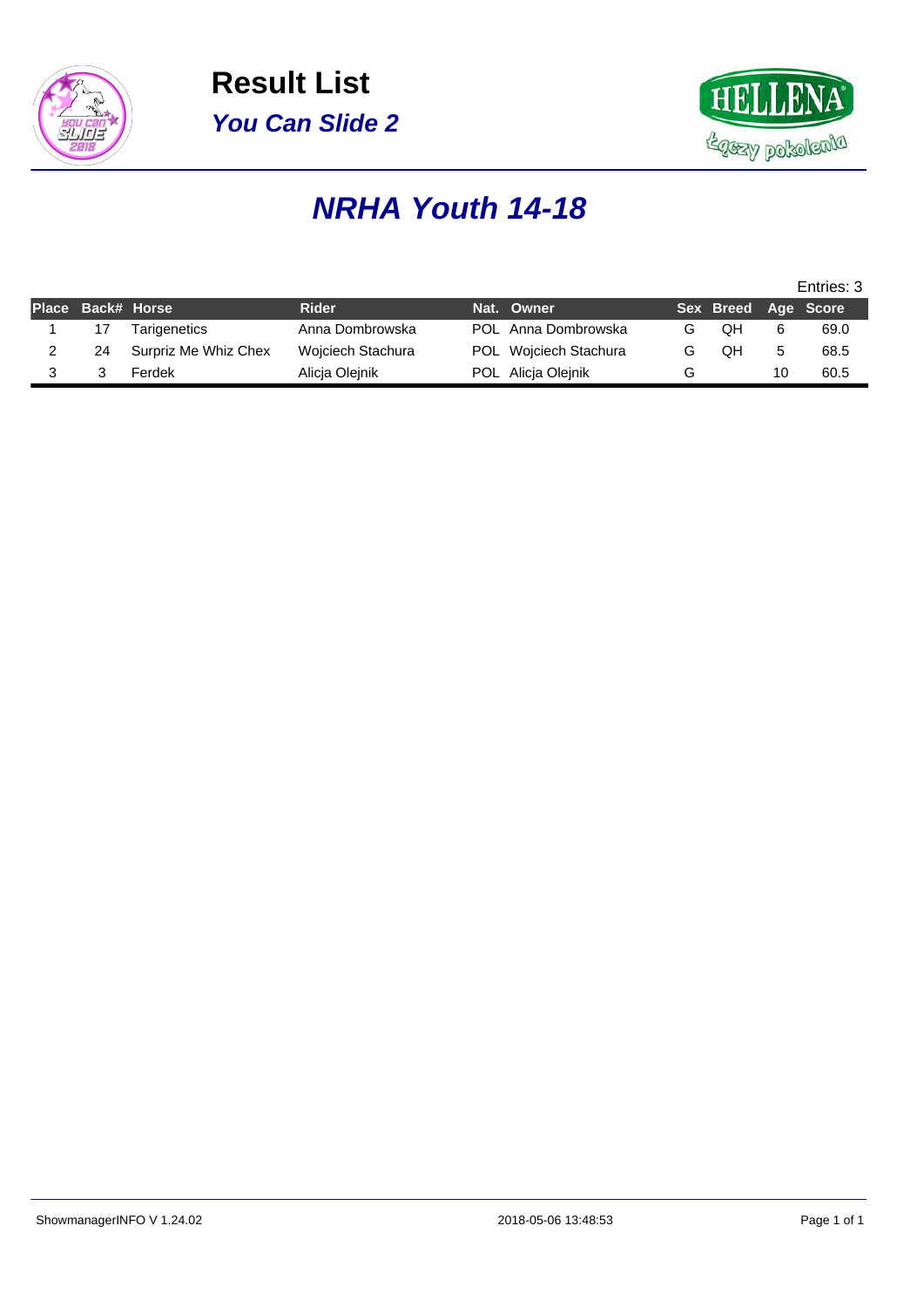



# **NRHA Open**

|                          |    |                      |                  |                         |    |           |   | Entries: 7 |
|--------------------------|----|----------------------|------------------|-------------------------|----|-----------|---|------------|
| <b>Place</b>             |    | Back# Horse          | <b>Rider</b>     | Nat. Owner              |    | Sex Breed |   | Age Score  |
|                          | 32 | Arcwood Jac          | Rafal Dolata     | POL Irena Grygiel       | G  | QH        | 5 | 73.0       |
| 2                        | 34 | Guns At Nite         | Bogdan Czarnik   | POL Agnieszka Olchawska | S. | QH        |   | 72.5       |
| 3                        | 46 | Whizper to Me        | Lukas Brucek     | CZE Jan Juricak         | S  | OН        | 9 | 71.5       |
| 4                        | 35 | Whiznmercedes        | Bogdan Czarnik   | POL Agnieszka Olchawska | G  | QН        | 5 | 70.5       |
| 5.                       | 24 | Surpriz Me Whiz Chex | Rafal Dolata     | POL Wojciech Stachura   | G  | QH        | 5 | 69.5       |
| -                        | 37 | Miss Goldy Coldy     | Natalia Remizova | RUS Alexander Zhukov    | М  | OН        | 6 | $\Omega$   |
| $\overline{\phantom{0}}$ | 36 | Lean With Hollywhiz  | Natalia Remizova | RUS Izabella Zarnawska  | S  | QН        | 8 | 0          |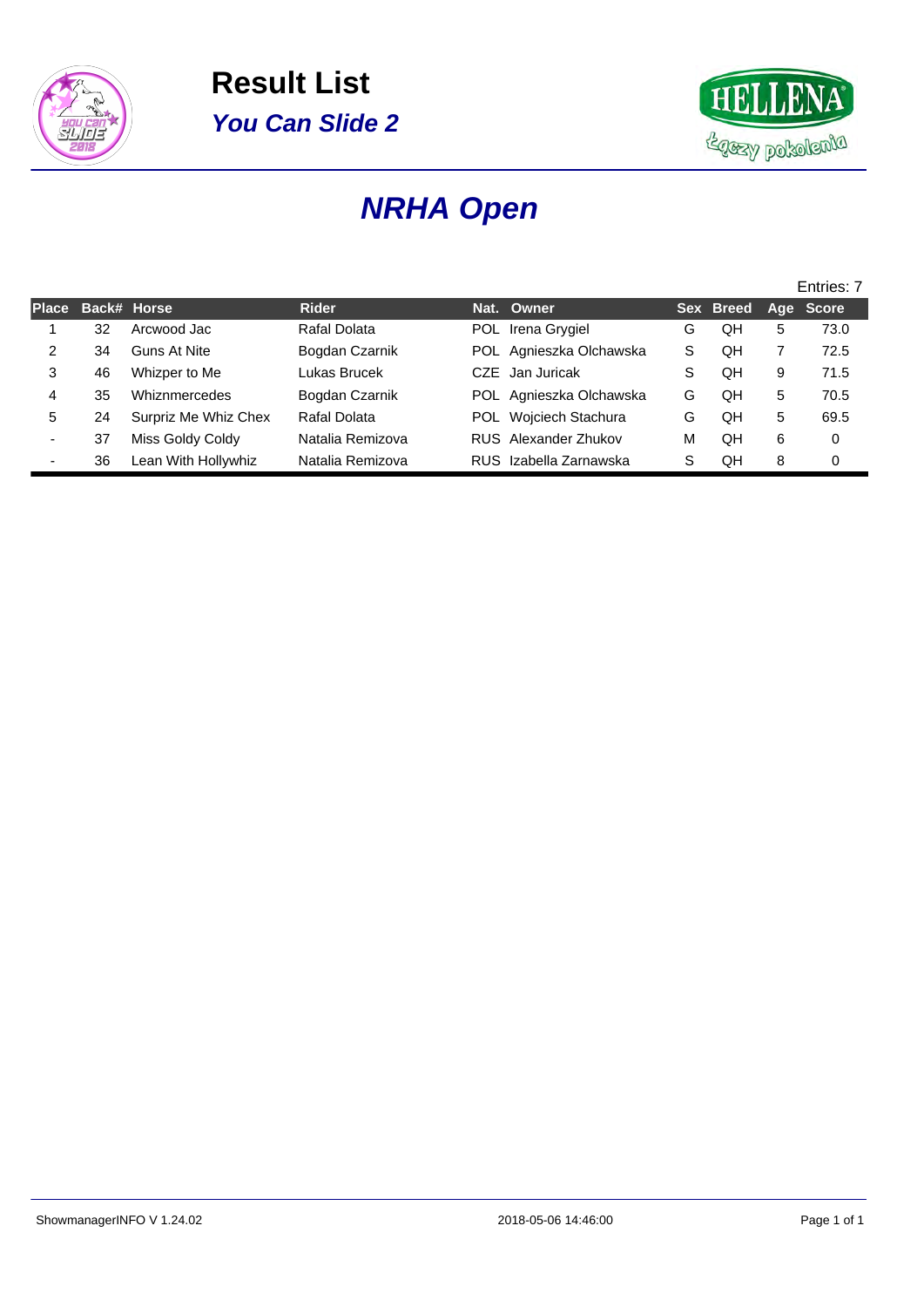



# **AQHA Reining Senior Open**

|                   |                   |              |                   |   | Entries: |  |                     |  |  |
|-------------------|-------------------|--------------|-------------------|---|----------|--|---------------------|--|--|
| Place Back# Horse |                   | <b>Rider</b> | Nat. Owner        |   |          |  | Sex Breed Age Score |  |  |
|                   | Kam Blossom Heilv | Ewa Marek    | POL Oliwia Dudzik | м | QH       |  |                     |  |  |